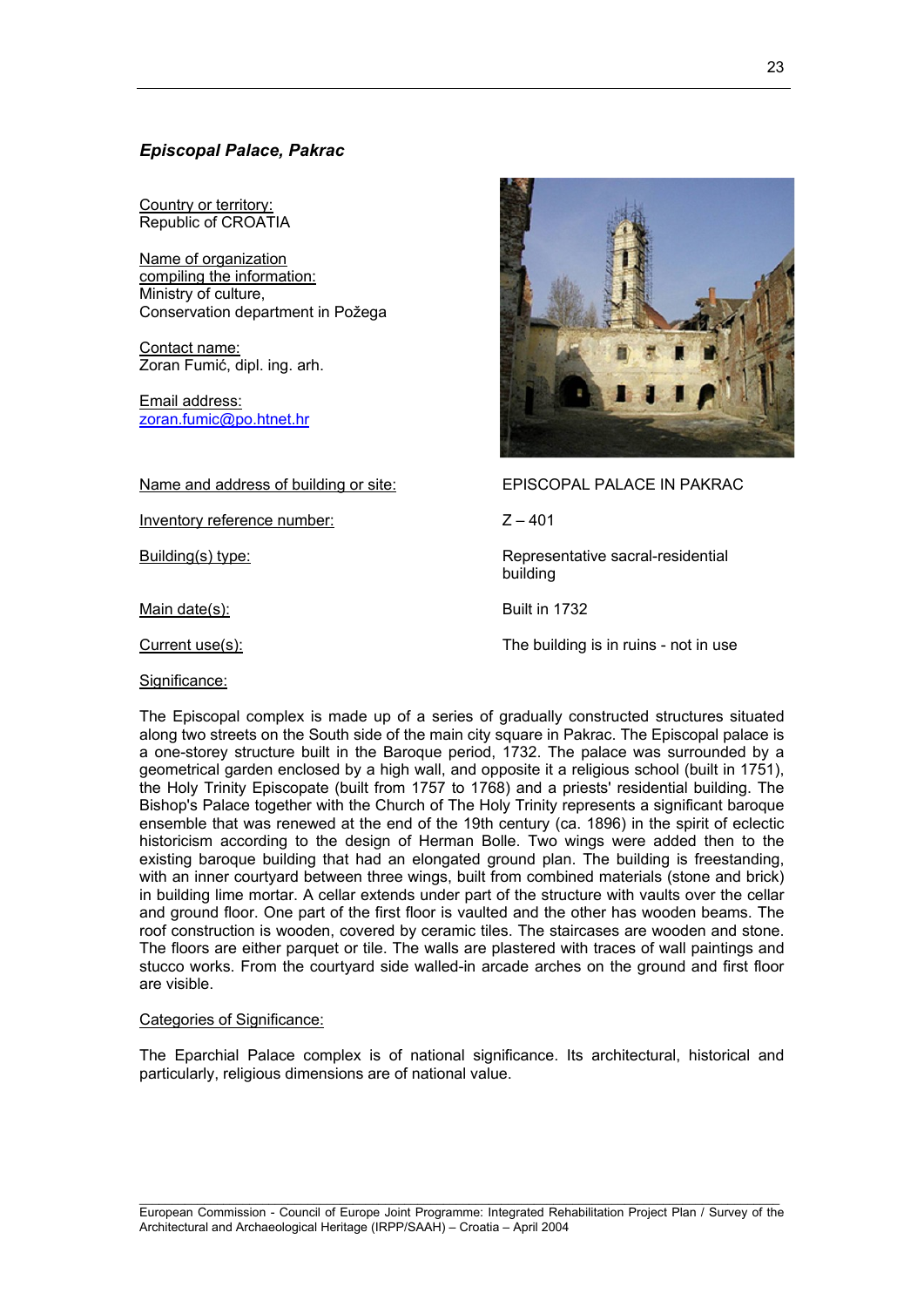## Categories of ownership or interest:

The Eparchial Palace in Pakrac is in the ownership of the Serbian Orthodox Eparchy of Slavonia

# Documentation and bibliographic references:

The Eparchial Palace in Pakrac had a well-stocked library, numerous paintings and valuable books that were partly evacuated during the war and are now in storerooms.

The Eparchial Palace in Pakrac has been photographically documented in detail at the end of the 80s, and the consequences of the war devastations have also been photographically documented in detail. The completion of the architectural survey of its current condition and static remediation project are underway.

## Condition:

Very poor - the yielding or collapse of the load-bearing structure, collapse of the roofing, significant deterioration of the interior, and mayor damages to the entire building resulting from fire or similar disasters.

The building of the Eparchial palace is in exceptionally poor condition. The roof construction is almost completely destroyed as well as the roof structures over the ground and first floors. The vaults over the ground floor have almost completely caved in and the courtyard wall of the building is very slanted threaten to collapse.

## More than 90% of the roof is damaged; walls severely damaged - reconstruction still possible.

## Risk:

The structure is extremely threatened. In spite of its cultural value its reconstruction is questionable due to the disinterest of the owners, change in its significance as the centre of a one time large estate that has almost completely disappeared, extremely large financial resources required for its reconstruction.

The significance of the Eparchial palace as the centre of the Serbian Orthodox Church in Slavonia, in the extremely sensitive conditions after the war, is particularly important. Religious and national identities mostly overlap so that the Eparchial palace can also be considered as the focal point of Serb nationality in Slavonia. Undesirable expressions of identity, ethnicity and religious feelings also present a threat.

#### Condition risk:

Immediate risk. Indirect risk from accelerated destruction or loss of material; a solution has been found but its realisation has not as yet been initiated

#### Technical assessment and costings:

As the documentation for structural remediation is still under preparation, estimates of the costs of reconstruction have not been made.

The building is in the ownership of the church, the Serbian Orthodox Eparchy of Slavonia.

#### Occupation:

The building is severely damaged so that the entire structure is unusable.